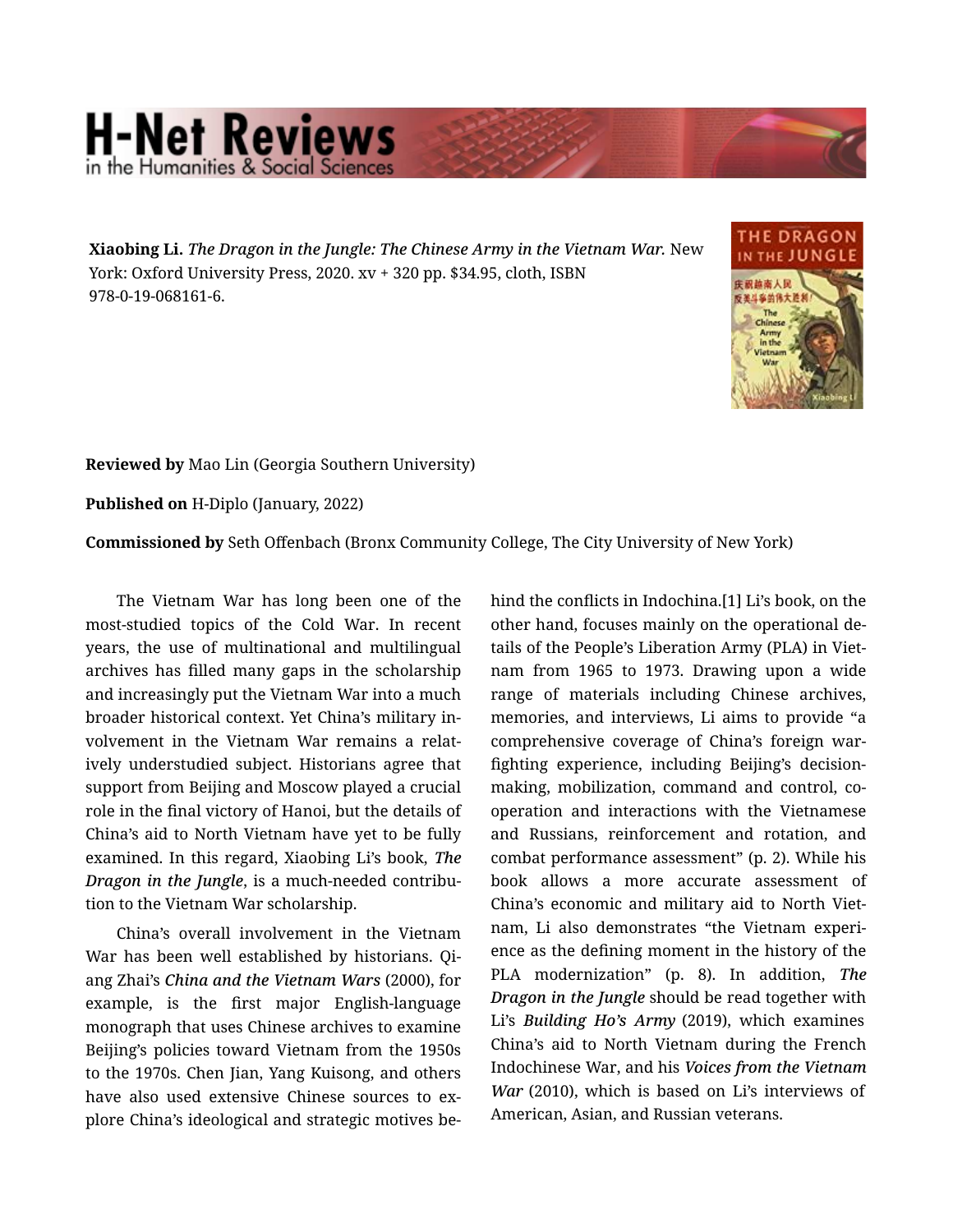In the first two chapters of *The Dragon in the Jungle*, Li provides an overview of China's decision to support Ho Chi Minh and North Vietnam. Viet‐ nam was an important part of the Chinese tribute system before the twentieth century. He argues that China's decision to help North Vietnam in its struggle first against France and then against America "reflected a new strategic culture that ad‐ vocated concepts of an active defense to protect the newly established [Chinese] Communist state from both a possible foreign invasion and a poten‐ tial Western threat" (p. 23). Geopolitically, Vietnam was considered as a crucial buffer zone for China's national security along its southern border. The founding of the People's Republic of China (PRC), Li argues, did not change those historical and geo‐ political calculations in the eyes of the Chinese Communist Party (CCP) leaders. According to Mao Zedong, the supreme CCP leader, China had to en‐ sure the survival of Ho Chi Minh's friendly regime in order to better defend China's southern border.

Besides those historical and geopolitical factors, Li identifies several other motives behind Beijing's Vietnam policy. Ho's personal relation‐ ship with top CCP leaders certainly helped his case when he asked for China's help to defend North Vietnam. Ho was actively involved in the rise of the CCP during the 1920s and 1930s, and he was considered a loyal friend by Mao Zedong. But Beijing did not decide to help North Vietnam just because of Ho's personal connections. The devel‐ oping Cold War played a more important role. The newly established PRC believed that its primary enemy, the United States, would invade China from three fronts: Korea, Taiwan, and Indochina. Once the Korean War broke out, Beijing immedi‐ ately escalated its aid to Hanoi in order to avoid a potential two-front war with Washington. China's relationship with the Soviet Union played an equally important role in Beijing's calculation. During the 1950s, Mao argued that it was China's international obligation to help North Vietnam, since China was responsible for helping fellow Communist regimes in Asia according to the divi‐

sion of labor implied by the new Sino-Soviet alli‐ ance. Ironically, once the Sino-Soviet split emerged, China felt more compelled to help North Vietnam, because now Beijing had to compete against the Soviet Union for the international Communist leadership.

After establishing the broad Cold War context of China's Vietnam policy, Li devotes the next four chapters to examining the operational details of Beijing's aid to Hanoi. Li first examines the per‐ formance of Chinese anti-aircraft artillery (AAA) divisions in Vietnam. From 1965 to 1967, China sent nine AAA divisions into North Vietnam, which provided air defense for North Vietnam in response to America's Rolling Thunder airstrikes. Li discusses the command structures of the Chinese AAA division, their weapons, combat tac‐ tics, and other operational issues in great detail. In late 1965, the objective of the Chinese air defense shifted from protecting Vietnamese facilities to shooting down as many American airplanes as possible. While this more proactive tactic satisfied Hanoi's desire to defeat Rolling Thunder, it also exposed the Chinese troops to high casualties. Gradually, the Chinese government moved toward a more cautious air defense to reduce casualties. Until China withdrew its AAA division from Viet‐ nam in 1969, Li argues, "it was their ability to pre‐ serve their forces that may have been their greatest success" (p. 123).

Li points out that the combat effectiveness of Chinese AAA divisions declined over time. Once American pilots became familiar with Chinese tac‐ tics, the huge technology gap between the two armies started to expose PLA weaknesses. But Li believes that the presence of Chinese AAA divi‐ sions in North Vietnam served China's strategic goals quite well: "The Chinese anti-aircraft artil‐ lery guns were not superior, but they were effect‐ ive enough to help the Vietnamese survive Rolling Thunder" (p. 128). The Chinese AAA divisions also clearly signaled to America that Beijing was de‐ termined to support Hanoi, which successfully de‐

2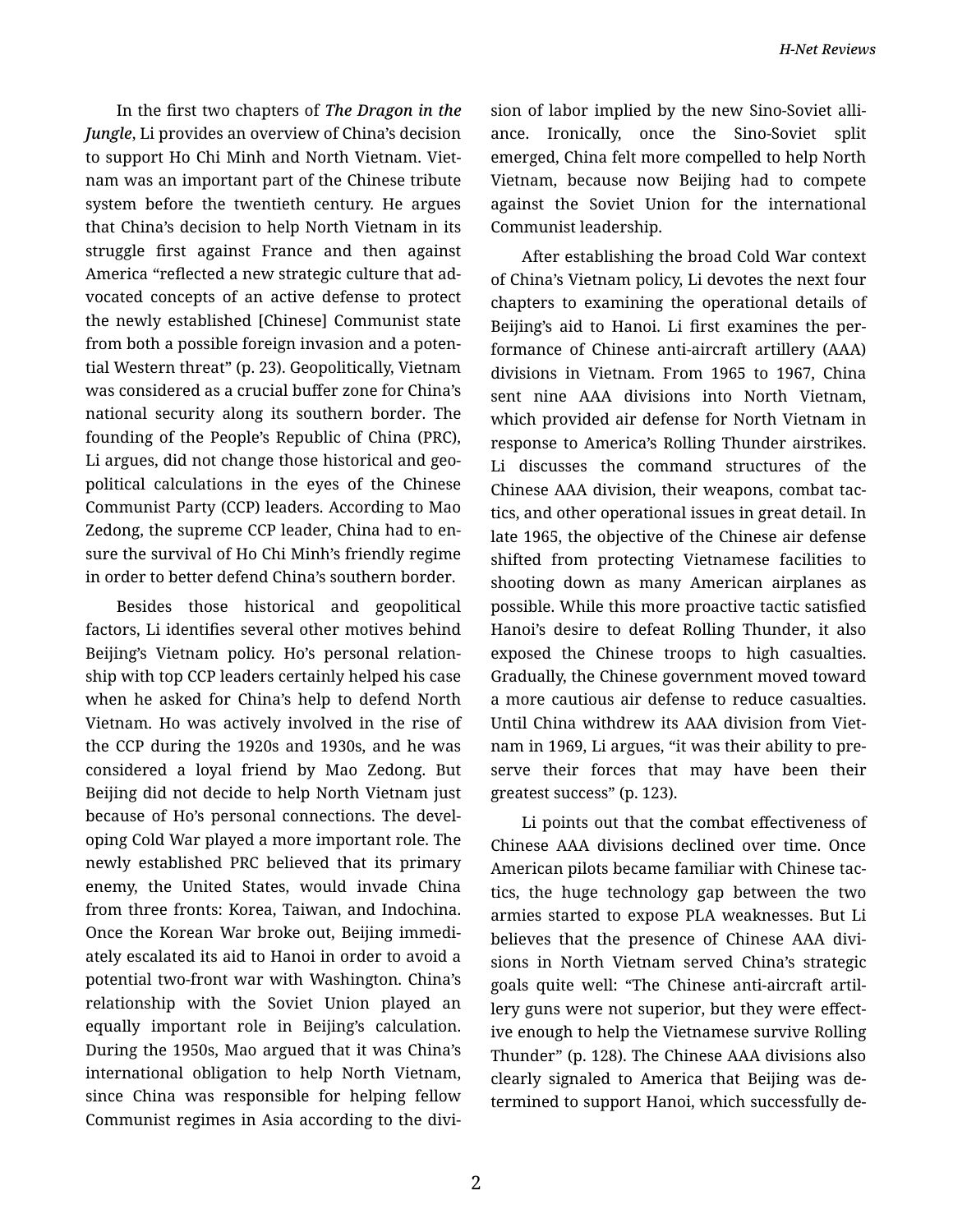terred America from expanding the ground war into North Vietnam. At the same time, the techno‐ logy gap forced the Chinese to modernize its own military forces. Thus, the Vietnam War proved to be a turning point in Chinese military history.

Another important component of China's aid was the Chinese engineering troops dispatched to North Vietnam. Among the different Chinese troops in Vietnam, the engineering command "had the largest force, including four divisions totaling 117,700 troops" (p. 165). The Chinese engineering troops were responsible for building, repairing, and maintaining railroads and highways in North Vietnam and along the Ho Chi Minh Trail. As Li shows, the engineering troops suffered greatly from American airstrikes, shortage of supplies and building materials, and an oppressive envir‐ onment of intense heat and humidity. Those diffi‐ culties led to casualties and low troop morale, but Li argues that the Chinese troops learned to adapt. Li concludes that "although Beijing's support may have been short of Hanoi's expectations, if it had not been provided, the course, and even the out‐ come, of the Vietnam War might have been differ‐ ent" (p. 190).

Besides building railways and highways, China provided engineering troops to build a coastal defense for North Vietnam. The Chinese navy was also involved in minesweeping opera‐ tions to keep the sea route open. Li offers a de‐ tailed description of this relatively untold aspect of China's aid to North Vietnam. The coastal de‐ fense protected Hanoi from possible American amphibious landings, and the Chinese navy gained an opportunity to learn from its technolo‐ gically superior opponent. Li argues that the Chinese navy "developed rapidly during the Viet‐ nam War, from a coastal fleet in 1965 to a modern ocean-going naval force in 1975" (p. 215).

Li clearly demonstrates the crucial role played by China's economic and military aid in Hanoi's fi‐ nal victory. The irony, as Li shows, is that China's massive aid to Vietnam ultimately led to a worsen‐ ing Sino-Vietnamese relationship and the 1979 Sino-Vietnamese war. The Sino-Soviet split, Li ar‐ gues, was the main reason behind this ironic twist. Under the intensified Sino-Soviet split, the two big Communist powers competed against each other to provide aid to Hanoi. China, however, was not able to provide advanced military aid that the So‐ viet Union could offer to North Vietnam. The Viet‐ namese, who were constantly complaining that China's aid was not enough, soon moved closer to the Soviets. As the Soviet influence in Vietnam grew, Sino-Vietnamese relations quickly declined. China withdrew its troops from North Vietnam in 1969, and the bilateral relationship continued to worsen, which eventually produced a war between the two Communist allies in 1979. In con‐ clusion, China's aid to North Vietnam was a shortterm success but a long-term failure. While China successfully prevented a potential direct confront‐ ation with America in Vietnam, Beijing's Vietnam policy helped to intensify the Sino-Soviet split and turned Hanoi into an enemy.

Li's research is meticulous and well organ‐ ized. Although he does not fully address the issue of the PLA as a social institution—one of his re‐ search goals—and he only mentions the impact of the Sino-American rapprochement on the Sino-Vi‐ etnamese relationship in passing, Li's book is a valuable contribution to the scholarship of the Vi‐ etnam War.

## Note

[1]. Chen Jian, *Mao's China and the Cold War* (Chapel Hill: University of North Carolina Press, 2001); Yang Kuisong, "Changes in Mao Zedong's At‐ titude toward the Indochinese War, 1949-1973," Cold War International History Project Working Paper 34 (2002); Priscilla Roberts, ed., *Behind the Bamboo Curtain: China, Vietnam, and the World beyond Asia* (Washington, DC: Woodrow Wilson Center Press; Stanford, CA: Stanford University Press, 2006).

3